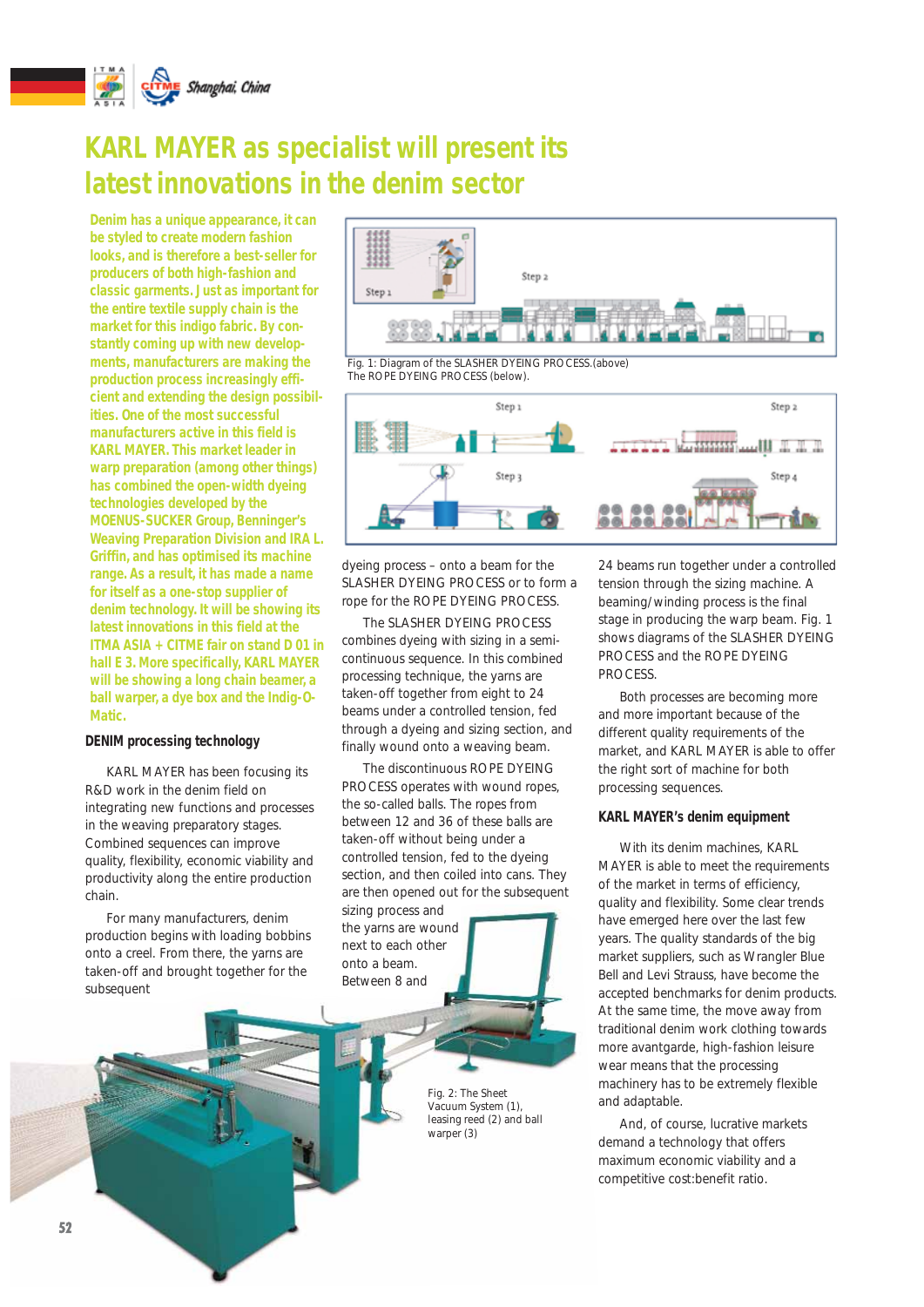Shanghai, China

KARL MAYER is able to meet the many demands made of machine manufacturers with its range of state-ofthe-art machines especially for the denim sector.

### **Ball warper**

The ball warper (Fig. 2) is used at the beginning of the ROPE DYEING PROCESS for bringing the yarns together from the creel to form a rope. This machine guarantees controlled, accurate rope formation. To do this, it operates with a controlled tension and handles the yarns very gently.

The technical features of the machine include pneumatically controlled disc brake technology (Fig. 3) for synchronous braking, a semi-automatic pneumatic cylinder for loading and unloading the beams (Fig. 4), and the integrated Sheet Vacuum Suction (SVS) system for removing fly, dirt and other loose particles from the yarn sheet. Keeping the processing environment clean reduces contamination during the wet treatment processes.

Particular care is taken with the package build on the ball warper. The machine produces top of the line windings thanks to a traverse mechanism with circumference-dependent image interference, whilst ball tracks and compression cylinders with optimum leverage ratios produce wound packages having a perfectly parallel build.



*Fig. 3: The braking system.*



*Fig. 4: The device for loading and unloading the beam.*

The traverse, compression pressure and the yarn tension (in conjunction with the DiscTens) are set automatically to the optimum values in each case. Data relating to the number of yarns, the yarn count and the total length form the basis of the selfregulation system, and the values can be input very easily using a newly developed, intelligent input system.

The guide rollers in front of (Fig. 5) and at the ball warper keep the yarn sheet in an open-width state for longer – a feature that is useful for detecting and dealing with yarn breakages optimally. All in all, the entire

machine, with its ergonomic design, meets all the principles of first-rate userfriendlingss

KARL MAYER's ball warper operates at a width of 1,200 mm and can reach production speeds of up to 400 m/min.

#### **Long chain beamer**

The long chain beamer (Fig. 6) processes ropes to form beams - a process that has to be carried out after dyeing in the ROPE DYEING PROCESS. The machine produces beams having diameters of up to 1,000 mm. It has a working width of 1,800 mm and can reach maximum production speeds of 500 m/min.

A number of technical features guarantee quality, maximum efficiency and simple handling. The yarn tension is controlled automatically during the entire process by a dancer assembly. The prerequisites for this are efficient motors and data on the number of yarns and the yarn count, which are input in advance.

In addition, a "strummer" is in front of the main reed facilitates opening of the yarn sheet. An unrestricted recovery system, which makes it easier to repair yarn breakages, comes as standard. The long chain beamer is extremely easy to



operate, even for inexperienced operators, since the data can be input easily via a touchscreen and very few measurements have to be taken. Its compact construction also means that it requires less space in the production hall.

Optional features, which offer advantages in terms of ergonomics, quality and efficiency, include a tub turner for preventing the rope from twisting, a lamellae yarn breakage detector, which enables two machines to be supervised by one operator, and a press roller for increasing the beam capacity by 20 to 25%.

### **The Indig-O-Matic**

The Indig-O-Matic multicolour dyeing machine features a modular construction (Fig. 7). In every configuration, it combines efficient components and offers manufacturers the flexible machines they need to operate on the denim market with all its many requirements in the fashion, leisure wear and workwear sectors.

**Main components of the Indig-O-Matic** 

- The **Indigo Dyeing Pilot**, as the key element of the machine, involves computer-controlled handling of the dyes and chemicals in terms of their storage, preparation and dosing. This reduces wastage and environmental loads.